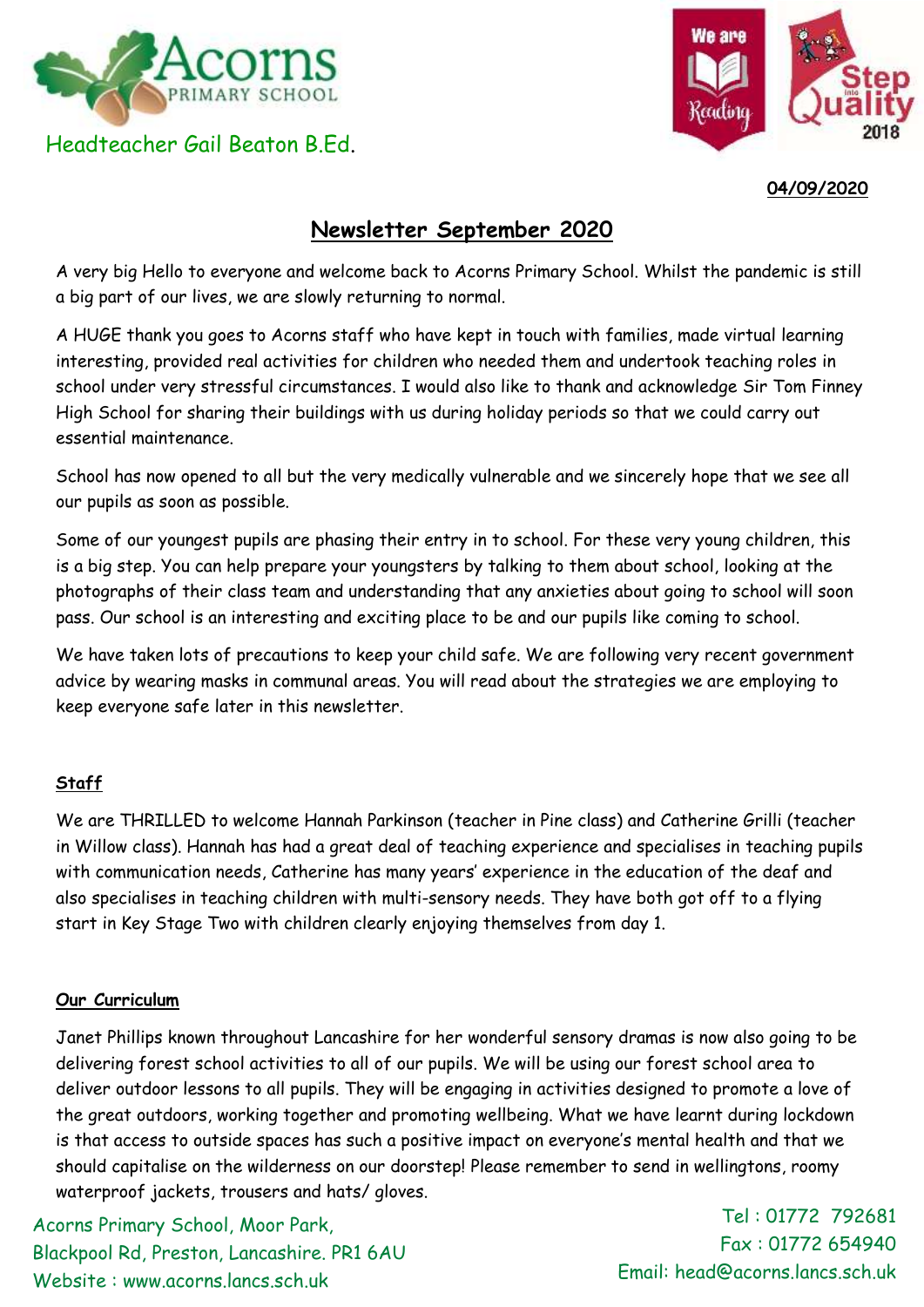

# Headteacher Gail Beaton B.Ed.



Many children may be feeling anxious right now, our initial aim is to re-establish relationships and encourage focus so that we can learn and find out what the children know right now. This is called baselining. The staff will be making assessments of a child's abilities all the time so that we can plan to re-engage children with more formal learning activities.

## **School Visits**

Our pupils need to access outdoor open spaces. This is a safe way to begin to use the local community, using our thoroughly cleaned and sanitised buses. Visits are planned well, avoiding large crowds and making sure that we are able to maintain social distancing whilst enjoying being outside. Staff will not wear masks but will maintain hand washing and hand sanitising throughout the visit. As the restrictions ease and the pandemic subsides, we will discuss how we can develop our visits to include indoor spaces.

#### **School Buildings And Security**

We installed CCTV over the holidays and have applied for planning permission to install a perimeter fence. Our aim is to prevent damage and stop trespassers. We regularly have to repair the roof after vandals get onto it and damage the tiles. This also leads to mini floods around school, this impacts on electrical safety and inevitably affects teaching and learning.

Improving fencing and access to specific parts of the play areas has also helped us zone the school so that bubbles remain intact and therefore it is safer for everyone.

## **School Transport, Dropping Off And Picking Up Children**

You will by now be aware that each pupil is in a bubble. This is to limit close contact with a greater number of pupils, to assist with track and trace and to promote a sustainably healthy school.

This is a long-term plan, continuing until the pandemic ends.

SEND transport will go ahead as usual and will park in our rear car park. Each bus will be met by members of staff from the appropriate bubble and pupils will be taken a few a time to their classroom. This will take longer than usual. The Acorns staff team will make a dynamic risk assessment, based on needs, as to which order children are helped to their classroom.

At the front of school, we need to avoid larger groups of adults, congregating in a small area – hence the staggered start and finish times. The actual school day in terms of teaching time, remains the same.

Acorns Primary School, Moor Park, Blackpool Rd, Preston, Lancashire. PR1 6AU Website : www.acorns.lancs.sch.uk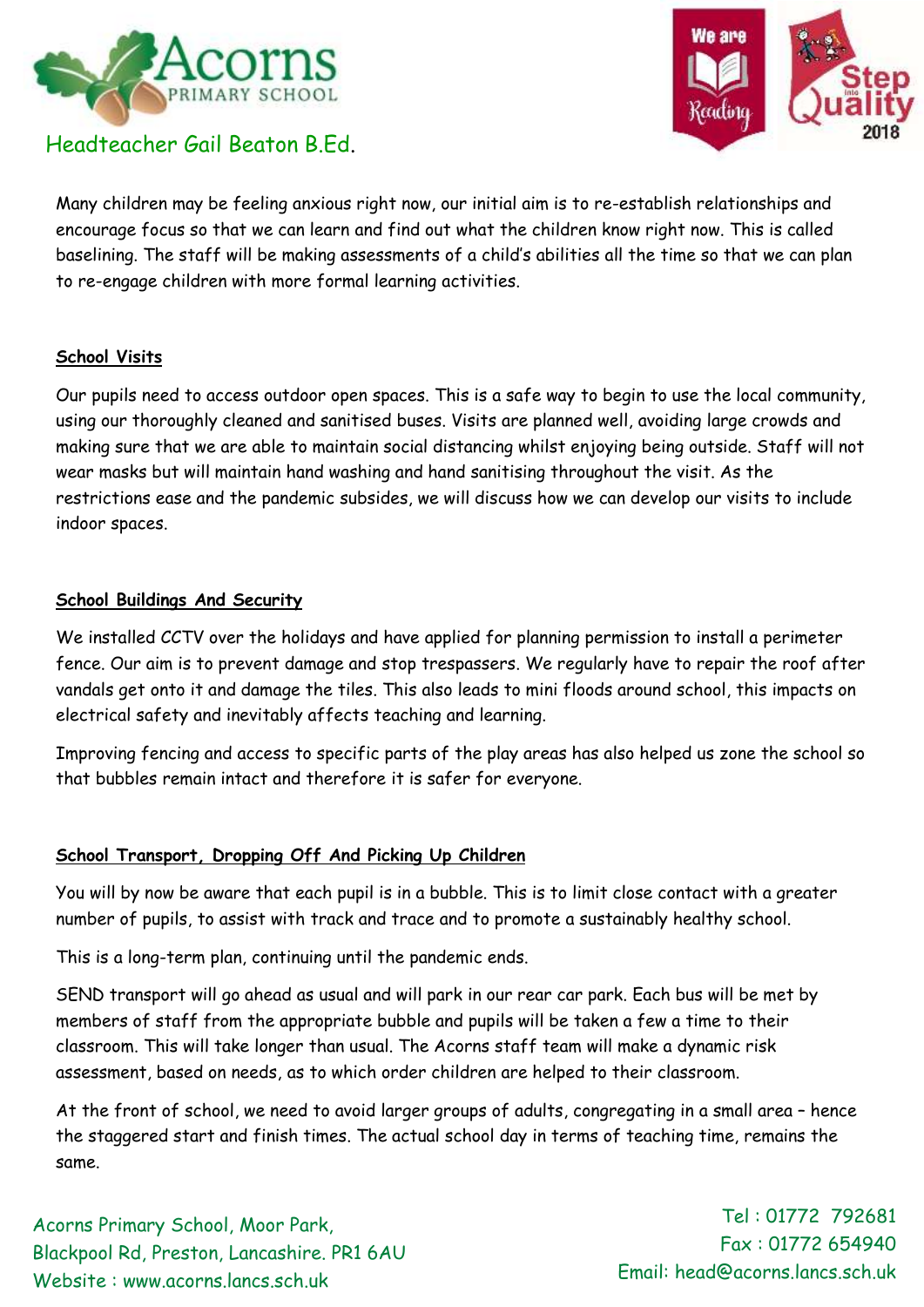



I understand that for some parents this is tricky, however this system has been recommended by our local authority and it's designed for safety and to help schools stay open. We must all follow the plan to keep safe and COVID free.

## **Talking To Class Staff**

Previously, parents and carers have been able to chat to staff at the beginning and end of the day. Because of the rigidity of the staggered start times and the necessity to remain in bubbles this isn't possible right now. However please e-mail your child's teacher, ask for a telephone call, or make use of your talking tile to exchange information. We really like talking to you all but at the moment this is the best we can offer under the circumstances.

#### **Annual Reviews**

These are statutory and we are required by law to submit the paperwork that evaluates how your child is making progress.

We understand if you don't want to come in to school – when you receive your invitation please ask if you would like a virtual meeting to go ahead.

If you wish to attend in person please bring a mask and do not attend if you are ill, have any symptoms of COVID or you are living in a household with someone who is suspected of, or has been diagnosed with COVID.

If you wish to express your views during a telephone conversation this is entirely possible and we will comment that your views were noted and that you were 'present'.

## **Attending Health Appointments**

You will be asked to sign in and then exit the building and re-enter the school using the fire exit outside of the nurses room. There you can wait briefly before attending the clinic. Please bring a mask with you and as before do not come to the meeting if you feel unwell or are residing with someone who feels unwell.

Please do not hesitate to contact me at [head@acorns.lancs.sch.uk](mailto:head@acorns.lancs.sch.uk) or phone 01772 792681 if you wish to discuss anything in this newsletter further.

This is going to be my last term at Acorns Primary School and I want everyone to remain healthy mentally and physically, enjoying school and making progress. You have an enormous part to play in

Acorns Primary School, Moor Park, Blackpool Rd, Preston, Lancashire. PR1 6AU Website : www.acorns.lancs.sch.uk